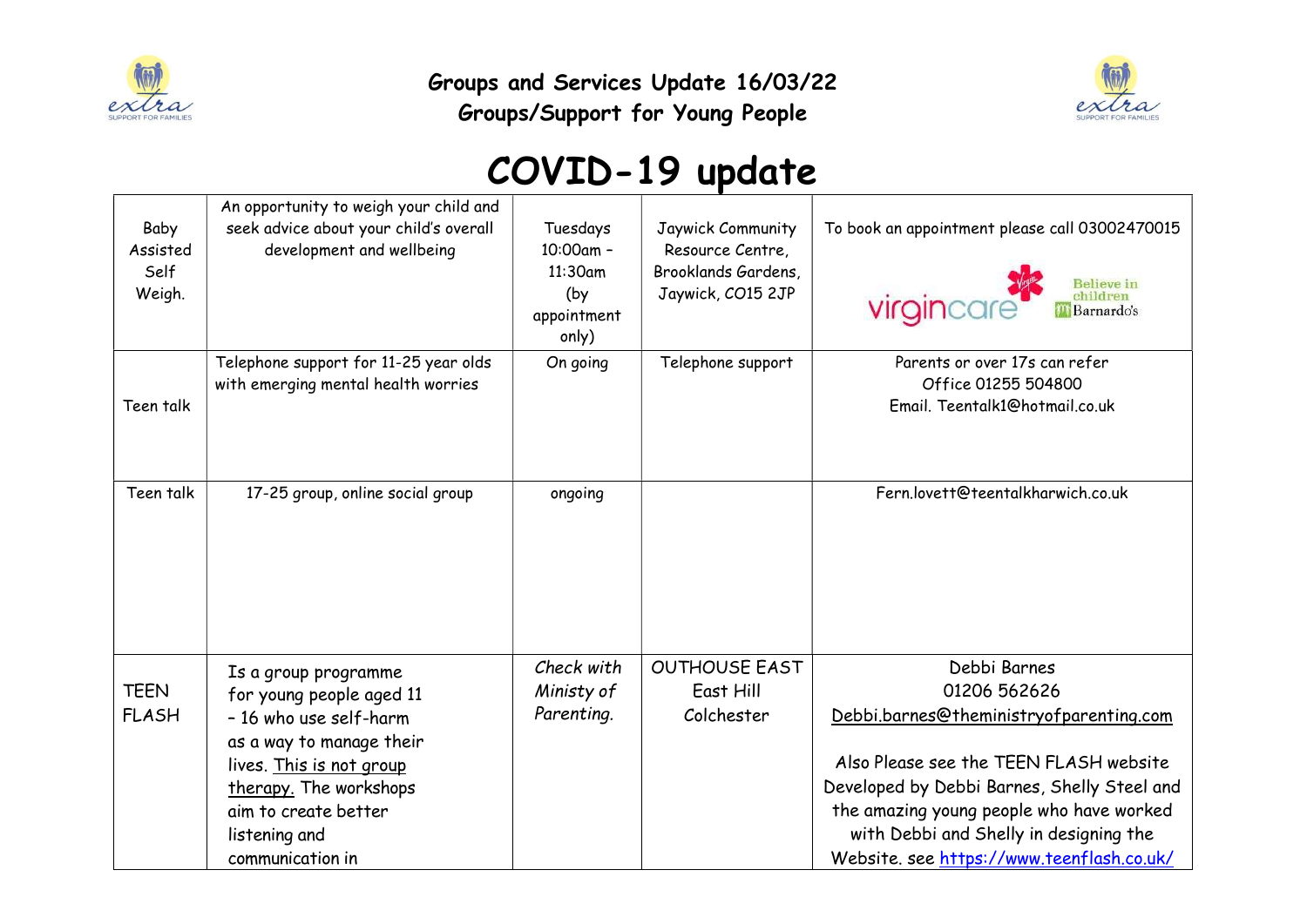|                                                                                                                            | personal relationships<br>between young people<br>and their parent/carer<br>and provide some ideas<br>about dealing with the<br>impulse of self-harming<br>and self- harm itself. In<br>doing this we hope to<br>reduce the emotional<br>stress within the family<br>and create more positive<br>changes in behaviour. We<br>also hope to raise the<br>young person's self-<br>esteem and reduce some<br>anxieties. |     |                                   |                                                                                                                                                                                                         |
|----------------------------------------------------------------------------------------------------------------------------|---------------------------------------------------------------------------------------------------------------------------------------------------------------------------------------------------------------------------------------------------------------------------------------------------------------------------------------------------------------------------------------------------------------------|-----|-----------------------------------|---------------------------------------------------------------------------------------------------------------------------------------------------------------------------------------------------------|
| EYPDAS-<br>Essex<br>Young<br>People's<br>Drug and<br>Alcohol<br>Service.<br>(A project<br>of The<br>Children's<br>Society) | Provide 1-1/group work for young<br>people around substance misuse.<br>Young people can self refer or be<br>referred by parents of profesionals.<br>Support around education, harm<br>reduction, reducing use and relapse<br>prevention.<br>6-8 sessions of support.                                                                                                                                                | NA. | Community/video/ph<br>one support | https://www.childrenssociety.org.uk/information/<br>young-people/east/EYPDAS<br>Referral form located on the bottom of this page<br>and other contact methods.<br>Also leave a message at: 01245 493311 |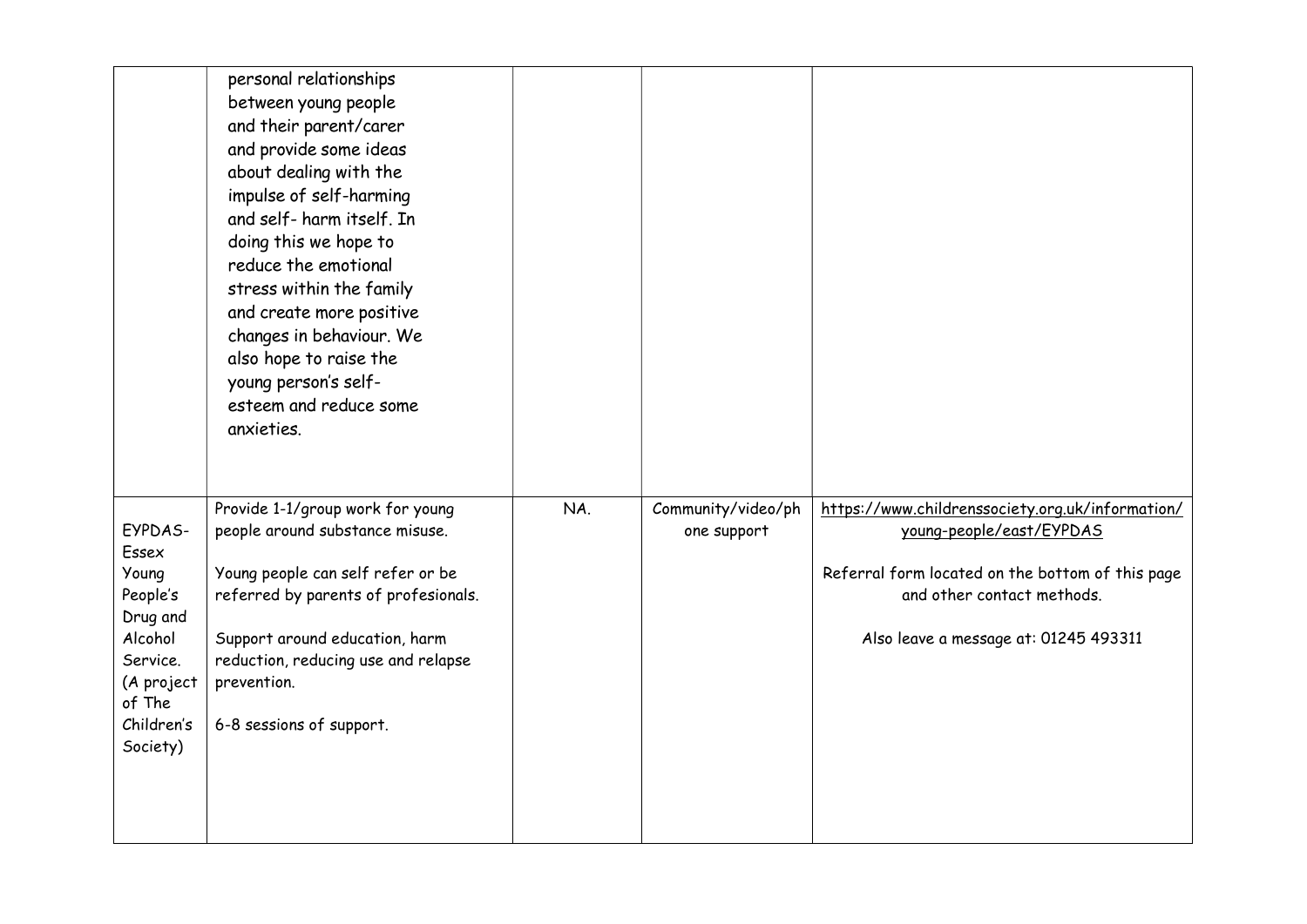| <b>YOUTH</b><br><b>CLUB</b>                             | Colouring/Crafts/Arts/Games/<br>$\bullet$<br>Other interactive Educational<br>Activities. | $\bullet$ | 12/12/<br>20<br>paused<br>due to<br>Pandem<br>ic. | 7 <sup>th</sup> Day Adventist<br>Church-Jaywick | Crisolita Sousa. Crisolita.sousa@afiuk.org<br>Godwin Daudu-Operations Mgr.<br>Godwin.daudu@afiuk.org |
|---------------------------------------------------------|-------------------------------------------------------------------------------------------|-----------|---------------------------------------------------|-------------------------------------------------|------------------------------------------------------------------------------------------------------|
| <b>TEENAGE</b><br>PACKAGE<br>S &<br><b>COACHIN</b><br>G | Provision of Sanitary items or packages<br>and offer of coaching.                         |           | TBC                                               | Jaywick                                         | Crisolita Sousa. Crisolita.sousa@afiuk.org<br>Godwin Daudu-Operations Mgr.<br>Godwin.daudu@afiuk.org |

## Pre COVID-19 update

## (EXTRA cannot confirm these are still running, please contact relevant organisation)

| C.H.I.M.P.<br>S' | A variety of weekly fun and physical<br>activity sessions to encourage and<br>support children and young people in<br>maintaining an active lifestyle. | Dates depend<br>on age of child | Clacton,<br>Brightlingsea &<br>Dovercourt | For times and information contact Kate French<br>01255 206272 |
|------------------|--------------------------------------------------------------------------------------------------------------------------------------------------------|---------------------------------|-------------------------------------------|---------------------------------------------------------------|
| 'DEAL'           | A 6-week course for 14-16 year olds<br>focusing on Diet, Exercise And<br>Lifestyle. This course is suitable for                                        | 6 weeks                         | Tendring &<br>Colchester                  | For more information, contact<br>Kate French on 01255 206272  |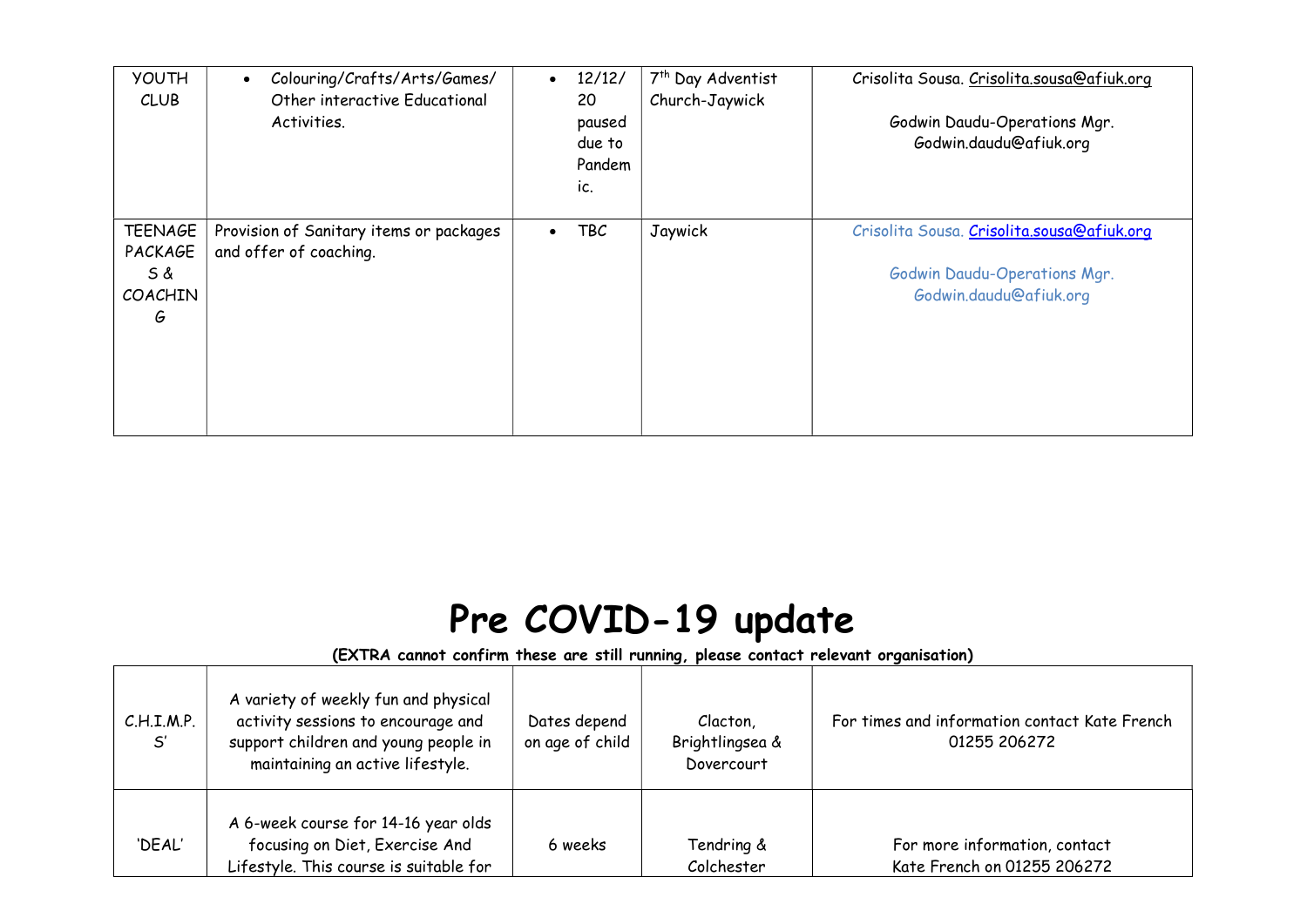|                                                               | those who have a BMI above the<br>healthy level for their age.                                               | 1.5 hours a<br>week                                                     |                                                      |                                                                   |
|---------------------------------------------------------------|--------------------------------------------------------------------------------------------------------------|-------------------------------------------------------------------------|------------------------------------------------------|-------------------------------------------------------------------|
| Colcheste<br>r and<br>Tendring<br>Youth<br>Enquiry<br>Service | Counselling 11-25 years<br>Family Group Counselling 11-25yrs<br>Anger management counselling 11-19 yrs       | Ongoing<br>referral via GP                                              | Hurlingham<br>Chambers<br>61 Station Road<br>Clacton | Maria Hales<br>Counselling Coordinator<br>01255 434601            |
| <b>YES Bump</b><br>and<br>Beyond                              | Teenage pregnancy and young parent<br>group up to 21 years with children<br>under 1 year<br>Antenatal Clinic | Ongoing<br>Mondays<br>12.30-2.30pm<br>Ongoing<br>referral by<br>midwife | Hurlingham<br>Chambers<br>61 Station Road<br>Clacton | julie.skeritt@colchesteryes.org.uk<br>01255 434601 or 07918051688 |

|                 | Providing friendship and leisure activities | 2 local areas of regular weekly | Various venues : see | Short Breaks: call Jenny Jackson     |
|-----------------|---------------------------------------------|---------------------------------|----------------------|--------------------------------------|
| <b>InterAct</b> | for young people with additional            | term time activities out in     | InterAct activity    | 07972330725 or InterAct office       |
| Short Breaks    | needs/learning disabilities age 10-18.      | community:                      | programme at         | 01245 608206 or email                |
|                 |                                             | Colchester on Tuesday evenings; | www.interact.org.uk  | jenny.jackson@interact.org.uk        |
|                 |                                             | Tendring Wednesday evenings     |                      |                                      |
|                 |                                             | (Fortnightly.)                  |                      | For details of volunteer             |
|                 | Volunteers in Tendring and Colchester       | Centre based:                   |                      | opportunities please call Ali        |
|                 | wanted to support short breaks & a pilot    | Clacton Youth Club on Thursday  |                      | Perrot on 01245 608333.              |
|                 | scheme for 19+ to develop                   | evenings in Clacton Coastal     |                      |                                      |
|                 | independence/social skills in the           | Community Centre, Pathfields    |                      | For details about the 19+ pilot call |
|                 | community as part of a friendship group.    | Road, Clacton CO15 3JL          |                      | Lesley Bailey 01245 608307           |
|                 | Volunteer training provided.                | Also holiday day trips and      |                      |                                      |
|                 |                                             | occasional weekends/            |                      |                                      |
|                 |                                             | residentials                    |                      |                                      |
|                 |                                             |                                 |                      |                                      |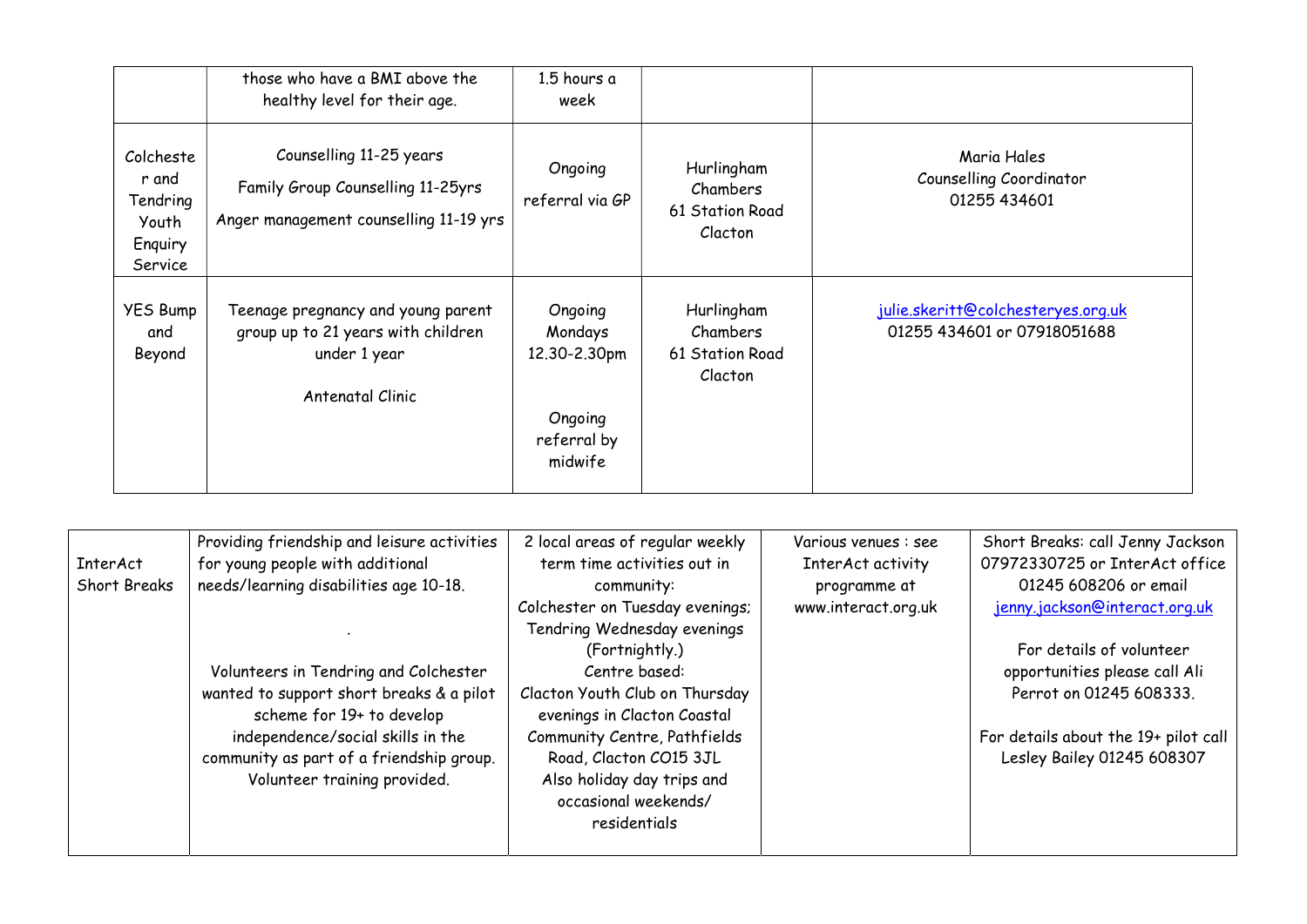| outreach                                                    | Another way for 11-25 year olds to gain<br>access to our service. This is run out of<br>clacton library                                                                                                                                        | Clacton Library is open on a<br>Tues, Wed and Thurs afternoon<br>between 1.45-4.45pm. This can<br>be accessed as a drop-in or call<br>the office to make<br>appointments. This is only during<br>term time | Clacton Library, Station<br>Road Clacton-on-Sea<br><b>CO15 1SF</b> | 01255 504800 and speak to any<br>support worker. Referrals can also<br>be made over the phone by ringing<br>here. |
|-------------------------------------------------------------|------------------------------------------------------------------------------------------------------------------------------------------------------------------------------------------------------------------------------------------------|------------------------------------------------------------------------------------------------------------------------------------------------------------------------------------------------------------|--------------------------------------------------------------------|-------------------------------------------------------------------------------------------------------------------|
| Clacton<br>Coffee Club                                      | For YP's aged 18-25 this is a coffee club<br>to improve social inclusion and help look<br>for employments, training etc.                                                                                                                       | This is held every Thursday<br>between 11am-12.30pm. This is<br>only held during term time.                                                                                                                | Clacton Library, Station<br>Road Clacton-on-Sea<br><b>CO15 1SF</b> | 01255 50800 and speak to any<br>support worker                                                                    |
| Housing                                                     | Housing Support for 16-19 Year olds                                                                                                                                                                                                            |                                                                                                                                                                                                            |                                                                    | Lisa Adams - Social worker,<br>Magnet House                                                                       |
| Moving<br>Parents and<br>Children<br>Together<br>$(M-PACT)$ | Structured 10 session program devised<br>to address parental substance misuse.<br>Parents and children (aged 10-17 years)                                                                                                                      | Rolling                                                                                                                                                                                                    | Various                                                            | Sue Peachey<br>01255 434186<br>sue.peachey@openroad.org.uk                                                        |
| Play and Learn<br>Group                                     | A 10 week play and learn group suitable<br>for pre-school children 1-4 years. The 10<br>week programme will offer support on<br>Early Years development and School<br>Readiness, providing a safe learning<br>environment and to make friends. |                                                                                                                                                                                                            |                                                                    | To register for a place email:<br>office@homestartcolchester.org.<br>uk or call 01206 854625                      |
|                                                             | Free places for eligible 2 year olds and<br>fee-paying places for 2-5s.                                                                                                                                                                        | Every day - term-time. Core<br>provision from 8.30-3.15pm with<br>lunch club. £2.50 per hour                                                                                                               | Sparkles and Little Stars<br>Nursery                               |                                                                                                                   |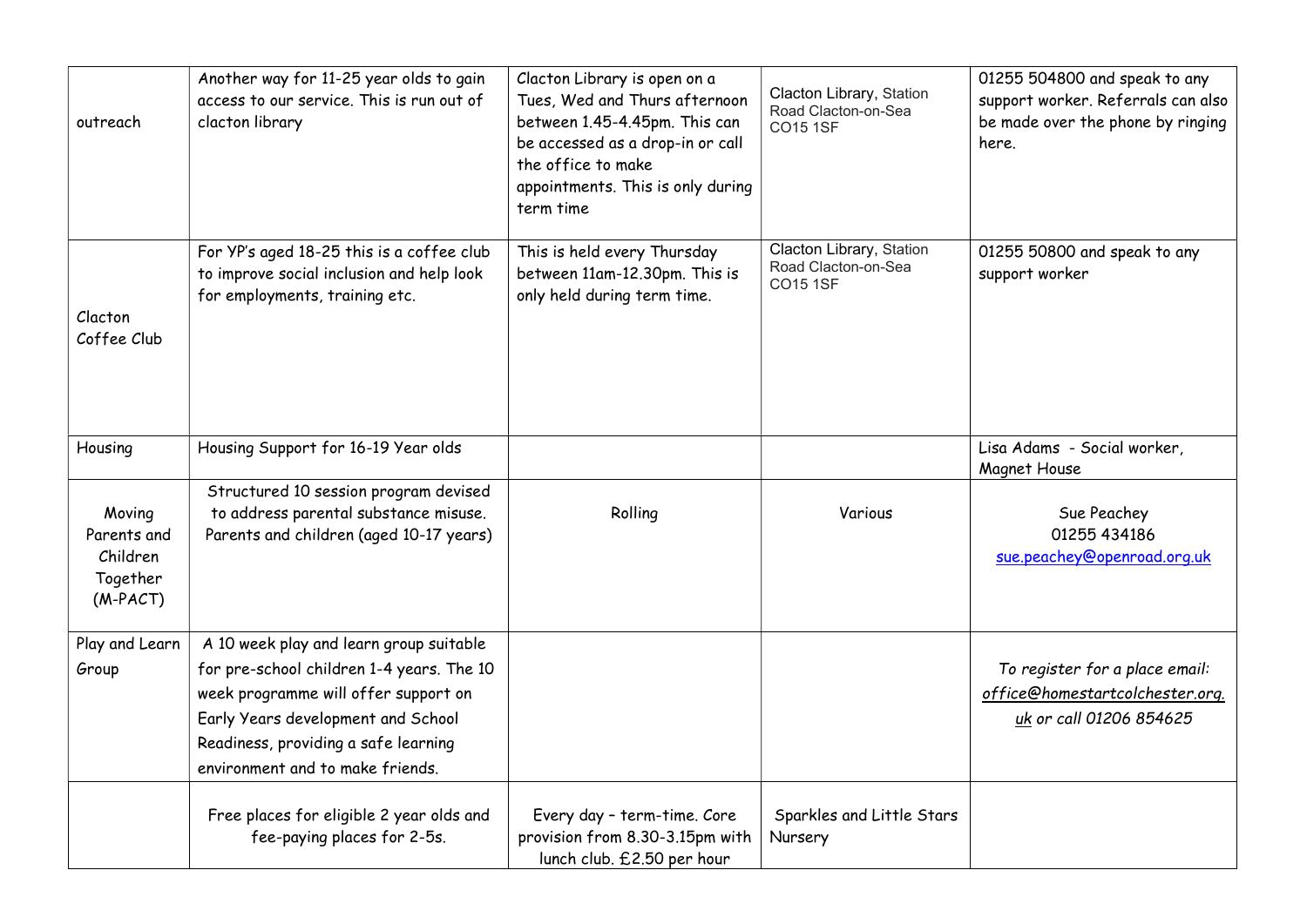| Nursery<br>provision - 2-<br>5s | Free places for 3-5s (15 - 30hrs<br>depending on financial circumstances).                                                                  | additional hours. Flexible hours<br>considered .Breakfast and after<br>school clubs if sufficient<br>demand |                                                                                                          |                                                                                                                      |
|---------------------------------|---------------------------------------------------------------------------------------------------------------------------------------------|-------------------------------------------------------------------------------------------------------------|----------------------------------------------------------------------------------------------------------|----------------------------------------------------------------------------------------------------------------------|
| Chatterpillars                  | A speech and language group for children<br>aged from 2 years                                                                               | Thursdays<br>10am-11.30am                                                                                   | Sydney House Family Hub<br>61a Langham Drive,<br>Clacton CO16 7AG                                        | Sydney House Family Hub<br>Manager 01255 479386                                                                      |
| Confident<br>Cooking            | For 2-5 year olds. Learn new healthy<br>recipe ideas and make simple tasty<br>snacks on this Healthy Eating Cooking<br>Course for families. | Friday's 12:00-13:30 - 6 week<br>course.                                                                    | St James Children Centre.<br>Unit 4, 30 Oxford Road,<br>Clacton-On-Sea. CO15<br>3TB                      | St James Children's Centre 01255<br>222503                                                                           |
| <b>Baby Massage</b>             | A course for babies up to 6 months;<br>Learn techniques promoting babies<br>development.                                                    | 4 week course                                                                                               | <b>Essex Child and Family</b><br><b>Wellbeing Service</b><br>Across areas                                | Sydney House Hub<br>01255679386<br>St James Delivery Site<br>01255 222 503<br>Rainbow Delivery Site<br>01255 850 475 |
| Chatterpillars                  | Speech & Language Course for 2-5 year<br>olds to help support speech & language<br>delay.                                                   | 09:30-10:30 Thursday's for 8<br>week course. Call to Book                                                   | <b>Berechurch Childrens</b><br>Centre, School Lane,<br>Monkwick Avenue,<br>Colchester, Essex, CO2<br>8NN | Michelle Whiteman & Sarah<br>Metcalfe 01206 578978                                                                   |
| Confident<br>Cooking            | For 2-5 year olds. Learn new healthy<br>recipe ideas and make simple tasty<br>snacks on this Healthy Eating Cooking<br>Course for families. | Monday 10:30-11:30 - 6 week<br>course.                                                                      | <b>Berechurch Childrens</b><br>Centre, School Lane,<br>Monkwick Avenue,                                  | Lauren Bairstow 01206 578978                                                                                         |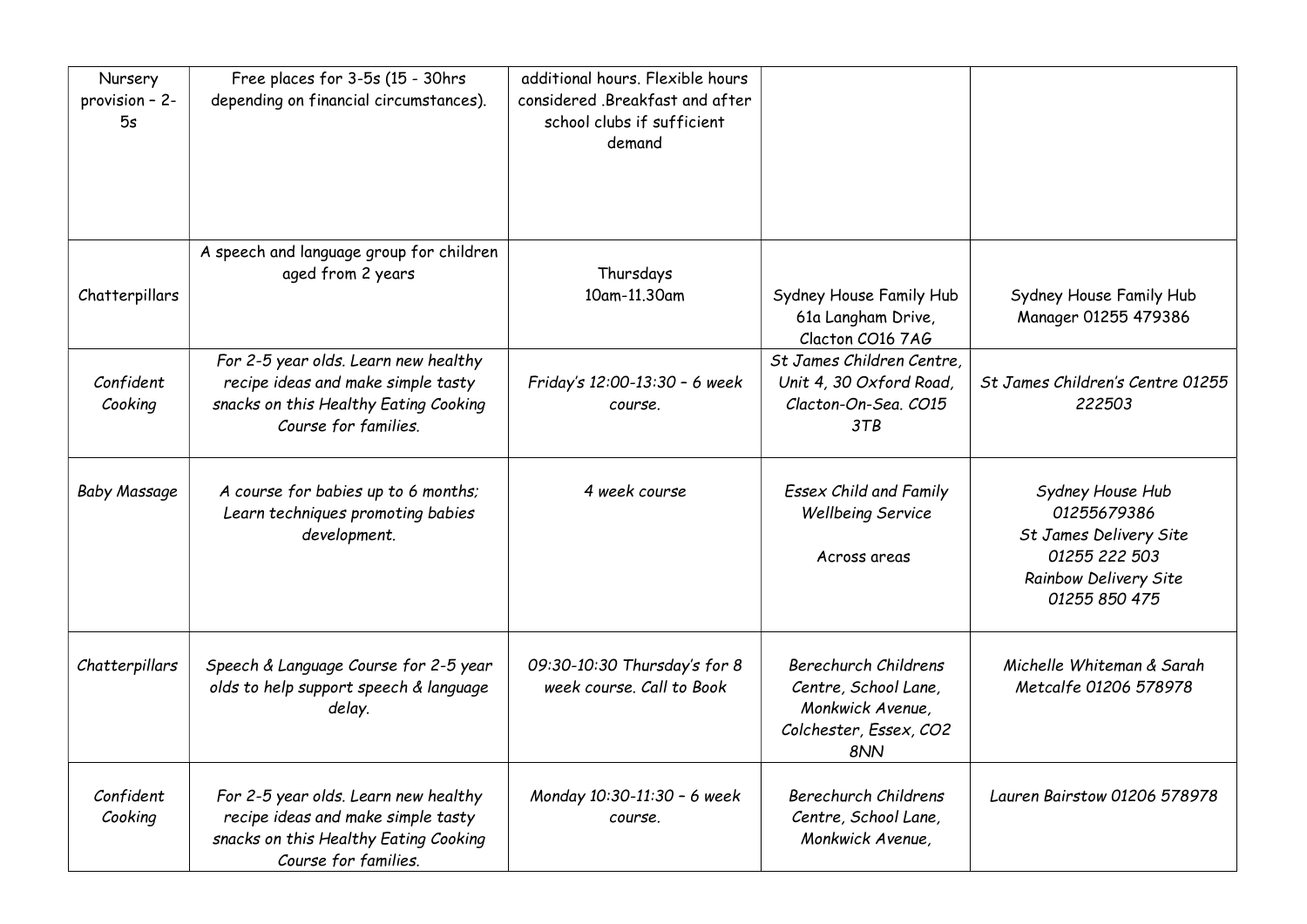|  | Colchester, Essex, CO2<br>8NN |  |
|--|-------------------------------|--|
|  |                               |  |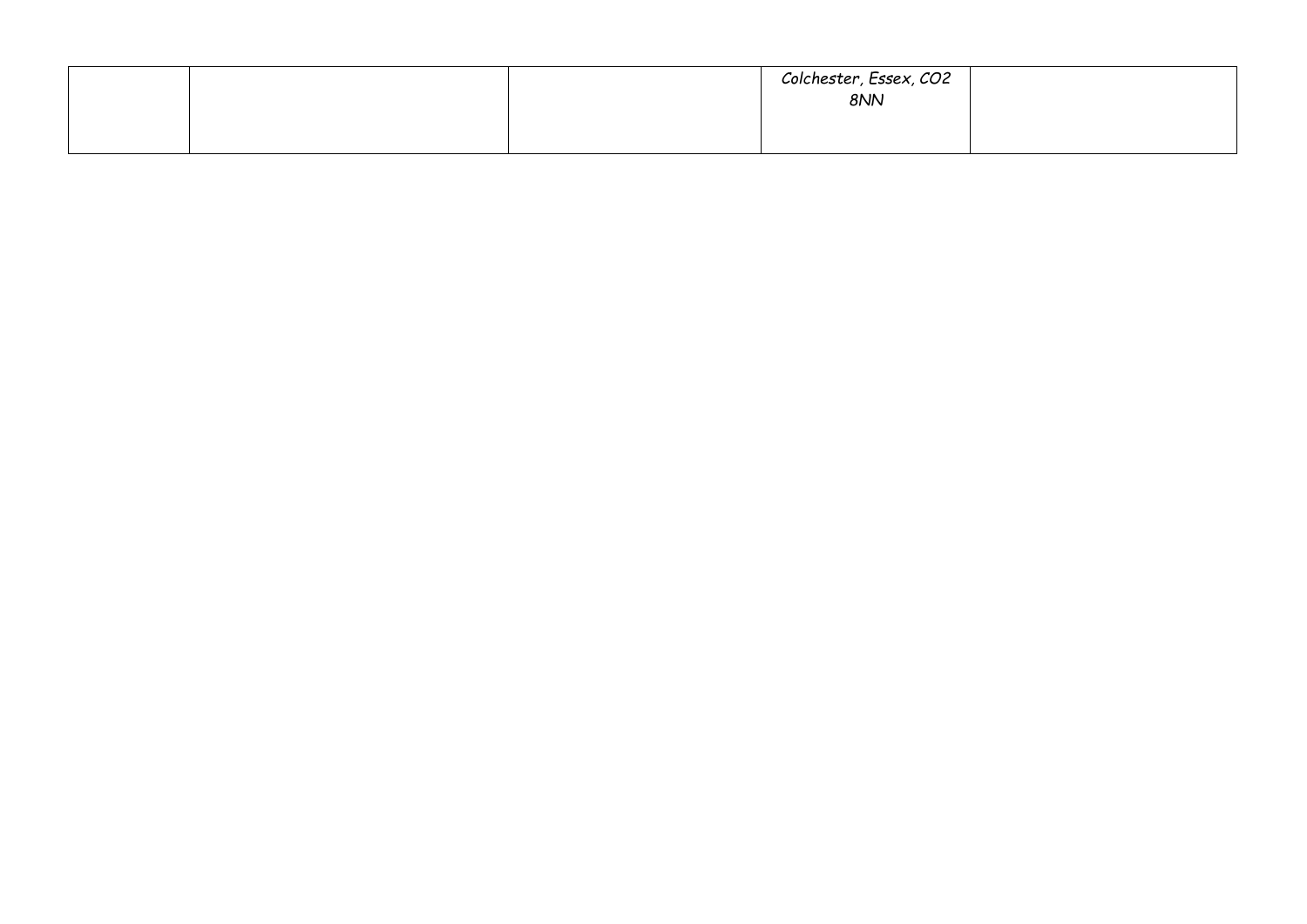| <b>Baby Massage</b>                                             | Learn massage techniques and bond with<br>your baby in a calm relaxed environment.                                                                                                                                                                                                                                                           | Times & Days vary. Call to book<br>and for more information | <b>Berechurch Childrens</b><br>Centre, School Lane,<br>Monkwick Avenue,<br>Colchester, Essex, CO2<br>8NN | Berechurch Childrens Centre<br>01206 578978                                        |
|-----------------------------------------------------------------|----------------------------------------------------------------------------------------------------------------------------------------------------------------------------------------------------------------------------------------------------------------------------------------------------------------------------------------------|-------------------------------------------------------------|----------------------------------------------------------------------------------------------------------|------------------------------------------------------------------------------------|
| Sensory Room                                                    | Come and enjoy a calm relaxing sensory<br>experience with your child.                                                                                                                                                                                                                                                                        | Call to book sensory session<br>between 08:00 & 17:00       | Berechurch Childrens<br>Centre, School Lane,<br>Monkwick Avenue,<br>Colchester, Essex, CO2<br>8NN        | Berechurch Childrens Centre<br>01206 578978                                        |
| Sensory<br>Group                                                | For 0-5 year olds to come along and<br>explore the multi-sensory room.                                                                                                                                                                                                                                                                       | Last Thursday of each month<br>11:00-12:00                  | Shorefields School 114<br>Holland Road, Clacton-On-<br>Sea, CO15 6HF                                     | St James Children's Centre/<br>Natalie Pannell 01255 222503                        |
| Teenage<br>pregnancy<br>linkworker &<br>Young parent<br>support | Support for young parents/ parents-to-be<br>under the age of 19 in tendring area.<br>(various support offered for example,<br>housing, benefits, pregnancy options, 1:1<br>support)<br>Young parent group every Monday 12:30<br>until 2pm (please note the start time will<br>be changing after Christmas to 1pm until<br>2:30 <sub>pm</sub> |                                                             | Youth enquiry service<br>Hurlingham Chambers<br>61 station road<br>Clacton-On-Sea<br>CO15 1SD            | Simone Doctor<br>07918051688/01255434601<br>Simone.doctor@colchesteryes.o<br>rg.uk |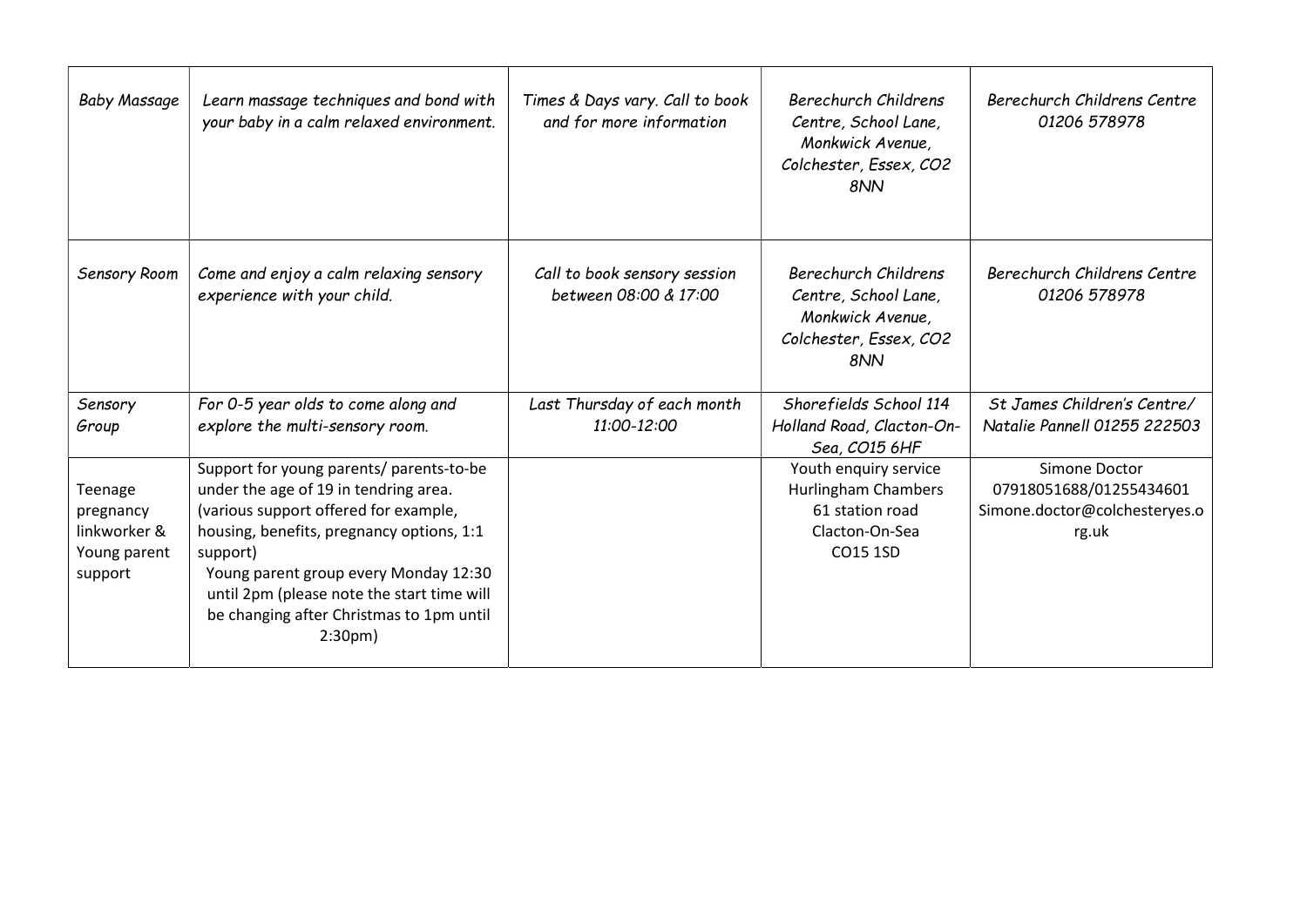|                                    | CHHAT-<br>Community Hidden<br>Harm Awareness<br>Team | A support group for young people<br>(8-19 years old) affected by family<br>substance misuse.                                                                |                                                                                    |                                                                  | Amie Craven - Senior Practitioner<br>01245 493311<br>07775700264<br>Amy.craven@childrenssociety.org.uk<br>w<br><b>CHHAT Referral</b> |
|------------------------------------|------------------------------------------------------|-------------------------------------------------------------------------------------------------------------------------------------------------------------|------------------------------------------------------------------------------------|------------------------------------------------------------------|--------------------------------------------------------------------------------------------------------------------------------------|
|                                    |                                                      |                                                                                                                                                             |                                                                                    |                                                                  | Form doc                                                                                                                             |
| Papworth<br>Youth Club             |                                                      | Cost is £2.50<br>Age range 11+                                                                                                                              | Every Wednesday<br>$7-9pm$                                                         | Green Lodge Youth<br>Centre<br>Old Road<br>Clacton<br>CO15 3AY   | Call Gayle Kiff 07891006522                                                                                                          |
|                                    | Summer Shine<br>Bright activities                    | A Mix of events over the summer<br>holidays to include. Clay workshops;<br>Street dance; Cooking; Golf; Beach<br>For children registered on the<br>project. | Allocated days in summer<br>holidays.<br>$10 - 3.30$<br>children only 5 - 11 years | Clacton on Sea in<br>various venues.                             | Imogen.holas@homestartcolchester.org.uk                                                                                              |
| Home-Start Plus<br>Play activities |                                                      | A mix of summertime fun activities<br>across Colchester to include Jump;<br>Summer junior dance. Children<br>registered on the project under 11<br>years.   | $10 - 3.30$<br>Summer holidays<br>$10 - 3.30$<br>children only 5 - 11 years        | Across Colchester                                                | Christabelle.woods@homestartcolchester.org.uk                                                                                        |
|                                    | Wellbeing Group<br>Invite only                       | Youth Group session for ages 7-19<br>years                                                                                                                  | Mondays 3.15-4.30pm                                                                | Sydney House<br>61A Langham Drive,<br>Clacton-On-Sea CO16<br>7AG | <b>Inclusion Ventures Ltd</b><br>Unit 8, Lotus Way, Jaywick Sands<br>Tel - 01255 688685<br>CO15 2LU                                  |
|                                    | Girls Group                                          | Sessions exploring topics such as<br>positive relationships, sexual health,<br>body image, social media, mental<br>health, etc                              | Mondays 4 - 5pm                                                                    | Sydney House<br>61A Langham Drive,<br>Clacton-On-Sea CO16<br>7AG | <b>Inclusion Ventures Ltd</b><br>Unit 8, Lotus Way, Jaywick Sands<br>Tel - 01255 688685<br>CO15 2LU                                  |